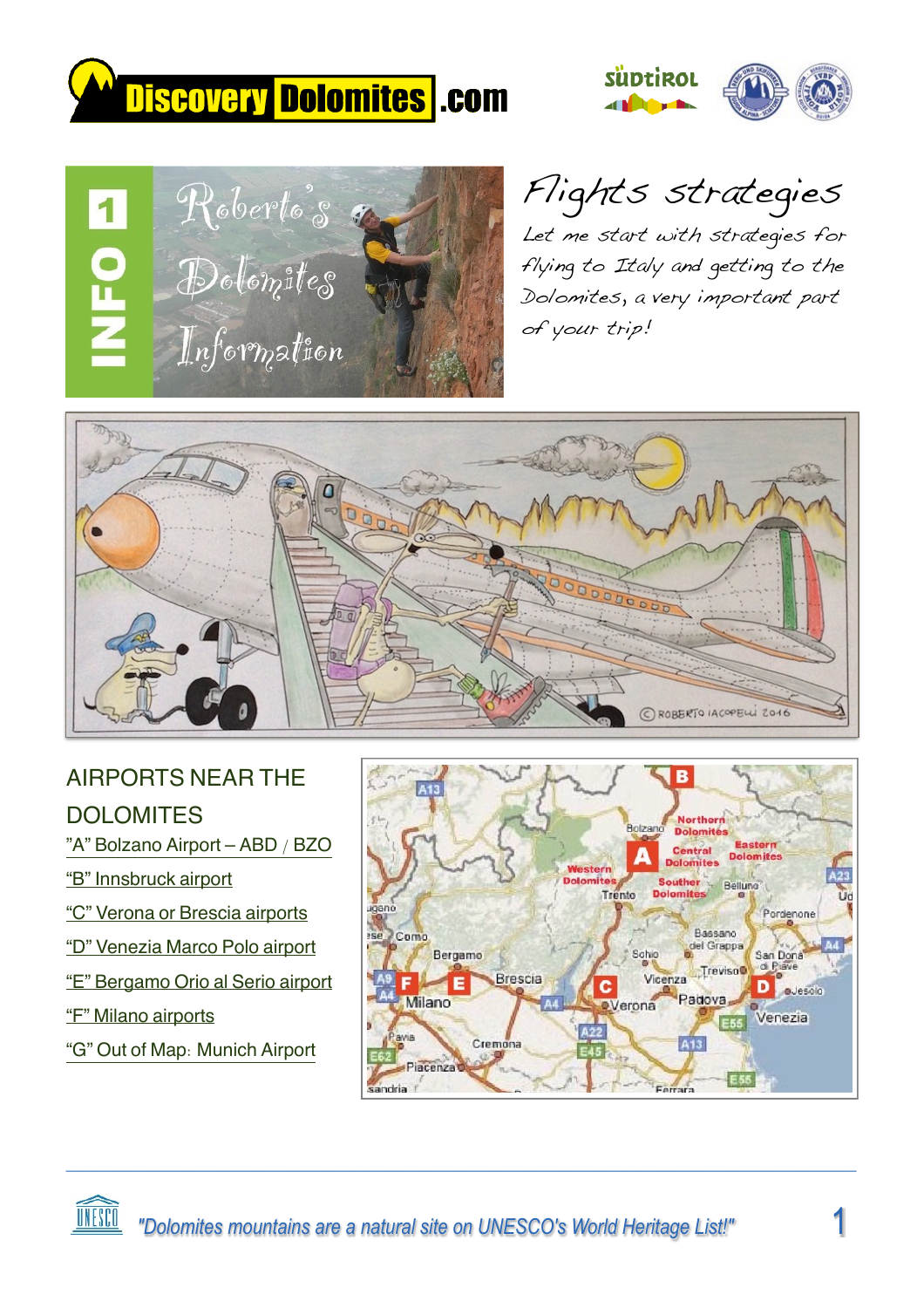





## "A" [Bolzano](http://www.bolzanoairport.it/) Airport – ABD / BZO

Landing in Bolzano to the ABD - Airport Bolzano Dolomites ( $BZO$ ) is surely the best solution to arrive here in the Dolomites!

The regional airline SKYALPS (skyalps.com) serves Bolzano with a lot of direct flights to the main important international airports of Europe and is in constant increase of new destinations.

Actually there are operative flights to London, Rotterdam, Brussels, Düsseldorf, Berlin, Hamburg, Copenhagen, that you can connect with your international flight from your country of origin.

This is a great solution to landing directly in the heart of the Dolomites without the complications and lost time of transfers by bus/train from any other airport nearing the Dolomites.

Take your time to check the possible combinations of international flights arriving from US, Canada or Australia that you can combine with the Sky Alps regional flights.

If you are interested in choosing one, let me know because I can send you one free personal voucher for your luggages.

The ABD - BZO Airport in Bolzano is a small and super modern airport near the town, every 15 minutes an urban bus (ticket on board:  $1\epsilon$ ) goes from the airport to the downtown, but if you prefer I can welcome you directly at the arrival flights exit door with my car.

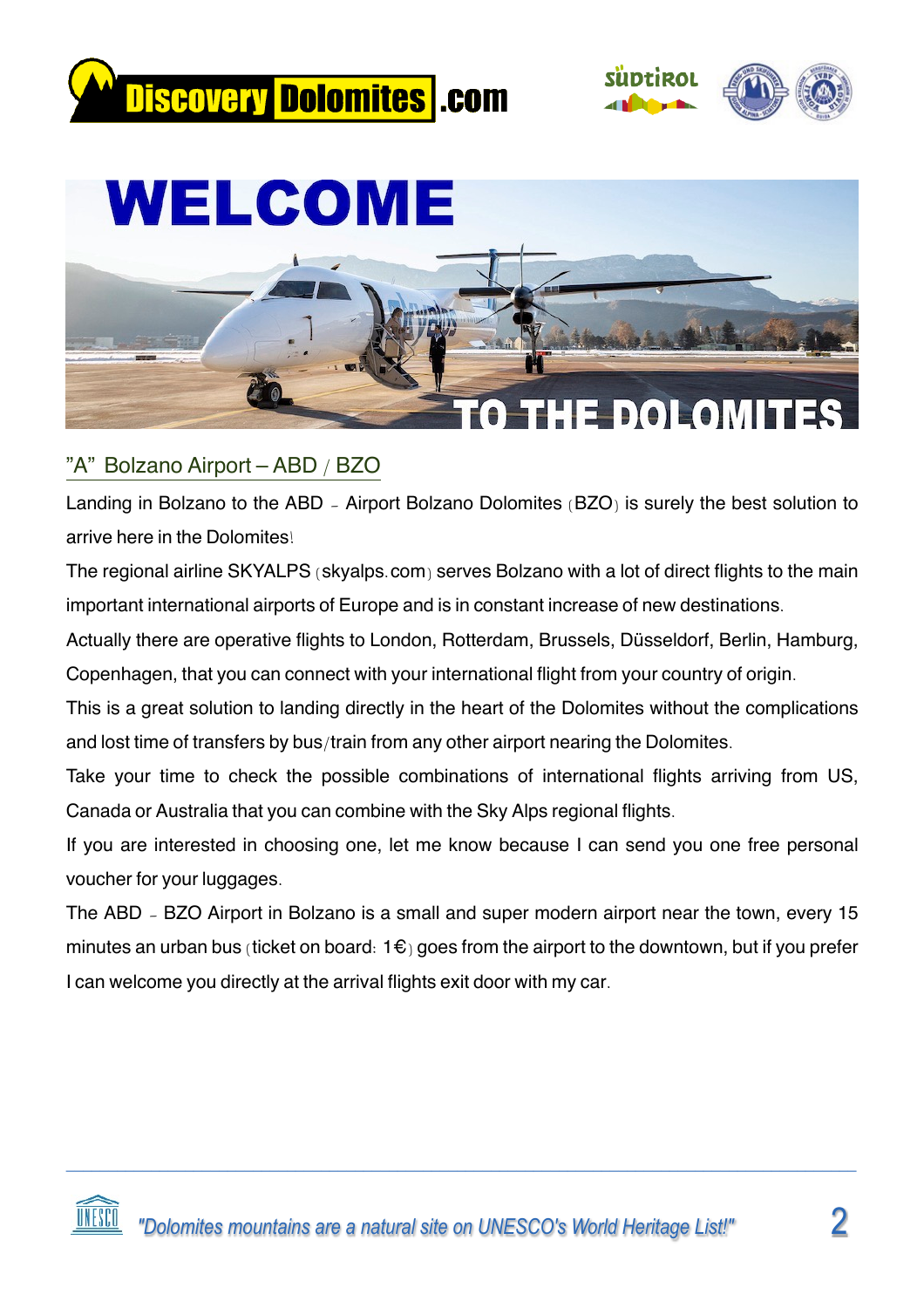



### "B" The Innsbruck airport is a good [alternative](http://www.innsbruck-airport.com/en/)



The airport of Innbruck have some connections with the Frankfurt airport )Lufthansa international flights from Australia and USA/Canada) or with London. In this case EasyJet propose some interesting "low cost" flights.

The airport of Innsbruck is connected with urban shuttle bus (every 18 minutes) with the railway station. From Innsbruck to Bolzano there are lot of trains in directed to Bolzano, generally 7 or 8 daily (1,5 hours medium travel time). [See the Austrian railways timetable](http://www.oebb.at/en/).

In alternative **FlixBus** offer different travel by bus to Bolzano, click the link to check 器 FLIXBUS your best option.

Many clients that arrive from UK take the Easy Jet flight, it's practical and cheap! Innsbruck is only 1 hour by car from/to Bolzano, if you prefer I can welcome you directly at this airport with my FIAT Doblò car - 7 places.

#### "C" The [Verona](http://www.aeroportoverona.it) airport - Valerio Catullo



The Verona - Valerio Catullo Airport and the sub-airport of Brescia Montichiari have new interesting low cost flights with many European cities.

The Verona airport is a new concurrent of the traditional Bergamo low cost flights airport. Actually the airport flight plan is renoved with

many new entry, look the actual planning at the airport webpage.

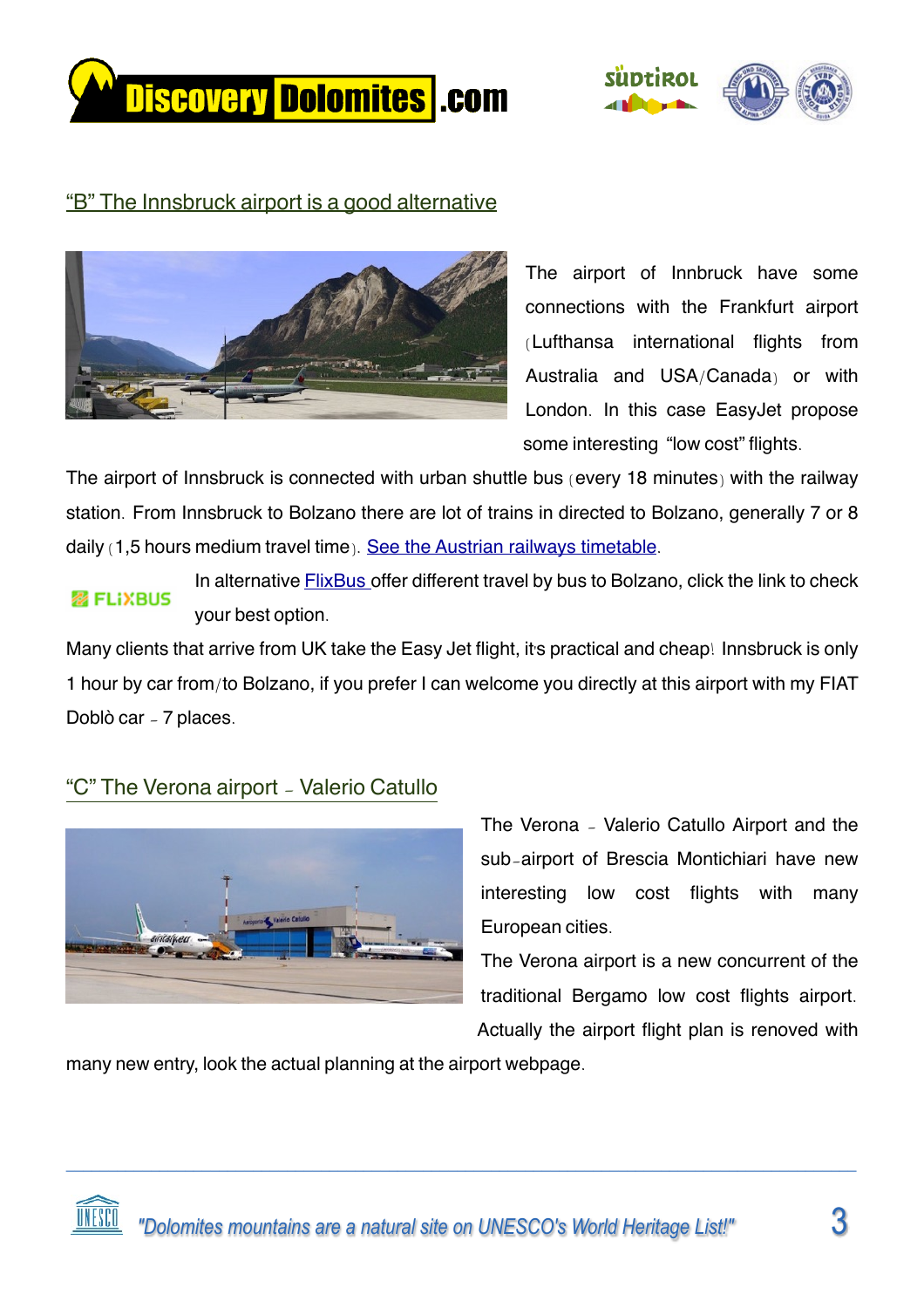



Both airports are connected with shuttle busses (ticket on board) to the railway station of Verona Porta Nuova. From the Valerio Catullo airport you travel for about 45 minutes.



From Verona to Bolzano there are many direct trains  $(1,15$  to 2 hours), Look the Italian railways timetable of Trenitalia.

In alternative **[FlixBus](https://www.flixbus.com/)** offer different travel by bus to Bolzano, click the link to **露 FLIXBUS** check your best option.

#### "D" The [Venezia](http://www.veniceairport.it/) airport - Marco Polo



This is the best airport solution if you like visit Venice before or after our programs.

ATTENTION: Venice is "a classic tourist trap" with super crazy expensive prices for the accommodations etc... Ask us per mail some logistic info before your Venice visit.

The Venice Marco Polo airport is alway crowed  $full$  of international tourists but is

easy to take the bus to the railway station and then the train to Bolzano  $(3,5$  hours medium travel  $time<sub>1</sub>$ .



From Venice to Bolzano there are many direct trains  $(1,15$  to 2 hours), Look the Italian railways timetable of Trenitalia.



In alternative **[FlixBus](https://www.flixbus.com/)** offer different travel by bus to Bolzano, click the link to check your best option.

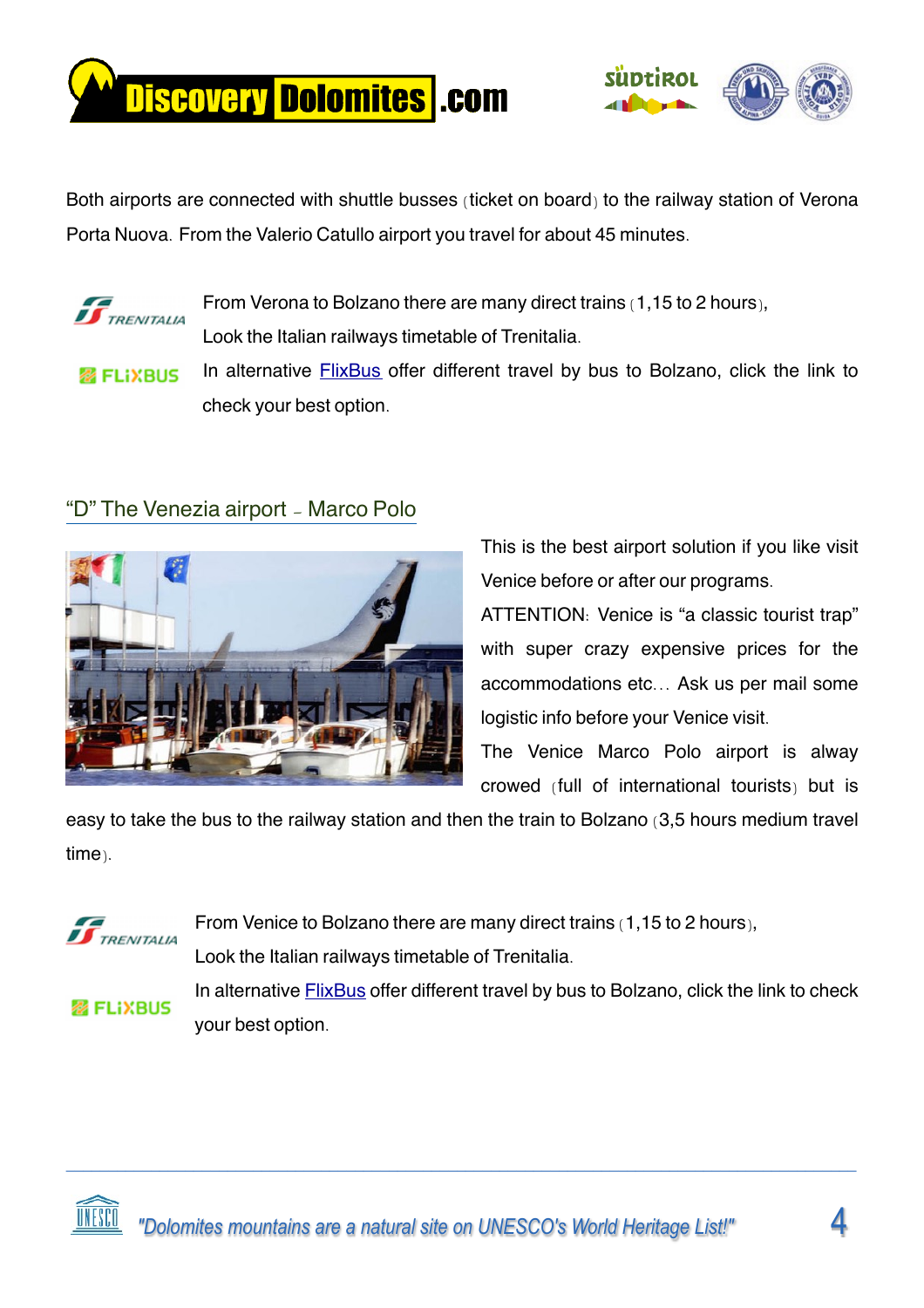



#### "E" The [Bergamo](http://www.sacbo.it) airport - Orio al Serio



The Bergamo Orio al Serio airport is the base camp of the Ryanair in Italy. Many flight depart and arrive for all main European cities with low cost. It's sure a good option if you come from London or arrive from on other north European country.

IMPORTANT: When you exit from the airport

you find a large bus stop station, ask here where is the first bus to the Milano Centrale railway station. Every half hour depart buses to Milano, there are many different private companies that offer this service with low prices (sometime at only 5 Euros).



From Milano to Bolzano there are many direct trains  $(3,5,10,4,5,0)$  hours), look the Italian railways timetable of Trenitalia.

In alternative **[FlixBus](https://www.flixbus.com/)** offer different travel by bus to Bolzano, click the link to check 器 FLIXBUS your best option.

By rental car you need only 2,5 hours all in motorway.

#### "F" The Milano [international](http://www.milanolinate-airport.com/en) airports - Linate or Malpensa



The Milano international airports - Linate or Malpensa are two of the bigger Italian airports where arrive many international flight. US airways, Delta, Continental and many of the main air companies have Milano as destination. Business mens use usually Milano for work travels.

Personally i don't suggest the Malpensa

airport because is about 1,45 hour west of Milano, better Linate airport because is located 40 min east of Milano (in direction of the Dolomites). This is a not secondary aspect if you rent a car, both are Milano airports but the difference of travel time is about 2 hours....